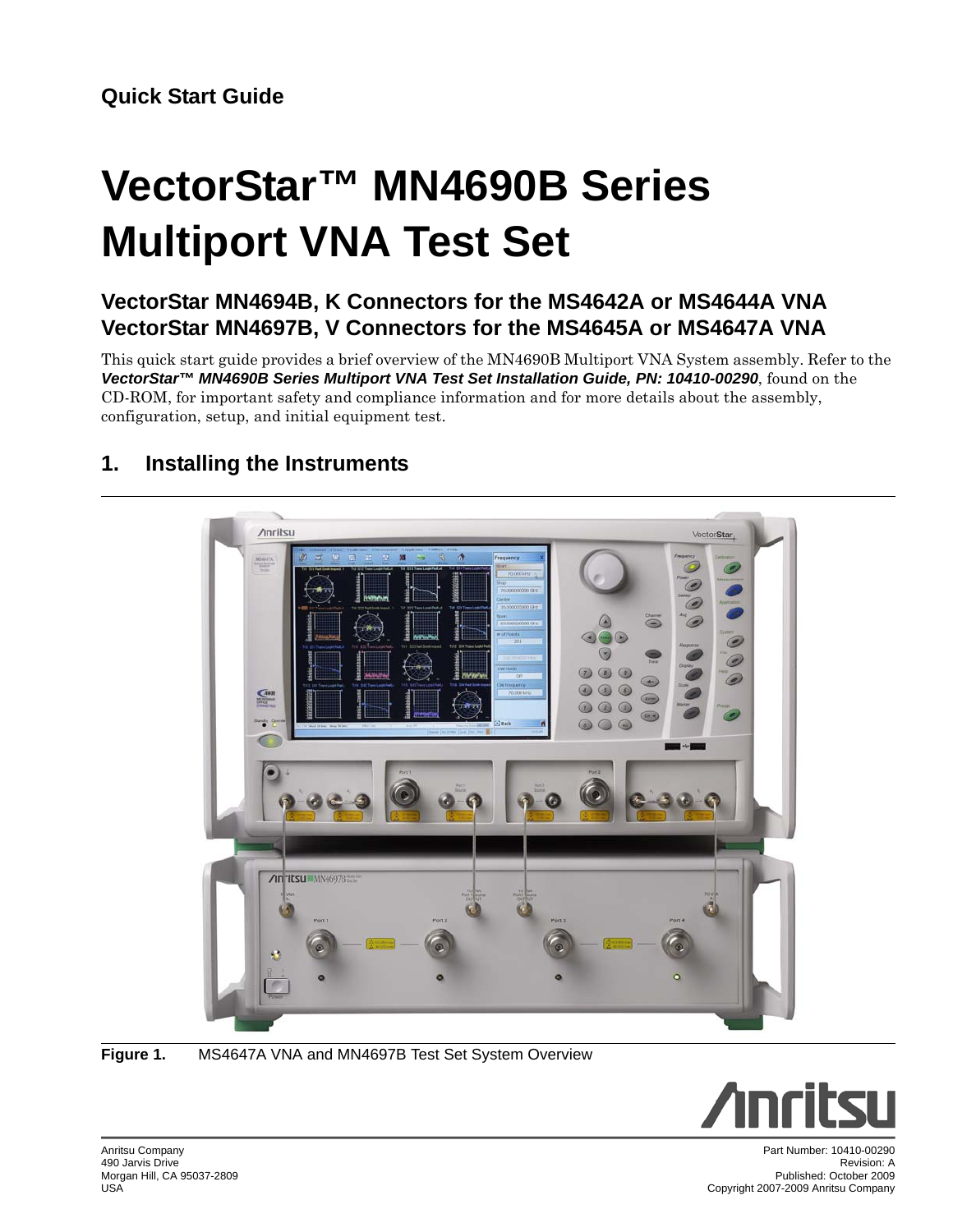#### **2. Connecting the Front Panel Cabling**

The illustration below shows the front panel connections between the Test Set and VNA.



**Figure 2.** Front Panel Test Set Connections

- **1.** Place the VNA on top of the test set as shown above.
- **2.** Disconnect the front panel RF cable loops from VNA ports **b1** and **b2** and any cables that are connected from VNA **Port 1** and **Port 2**.
- **3.** Using the four provided RF (K or V) male-to-male cables, or other semi-rigid or phase-stable male-to-male RF cables:
	- **a.** Connect the Test Set **To VNA b1** output port to the far left VNA **b1** input port.
	- **b.** Connect the Test Set **To VNA b2** output port to the far right VNA **b2** input port.
	- **c.** Connect the Test Set **To VNA Port 1 Source OUTPUT** port to the VNA **Port 1 Source** output port.
	- **d.** Connect the Test Set **To VNA Port 2 Source OUTPUT** port to the VNA **Port 2 Source** output port.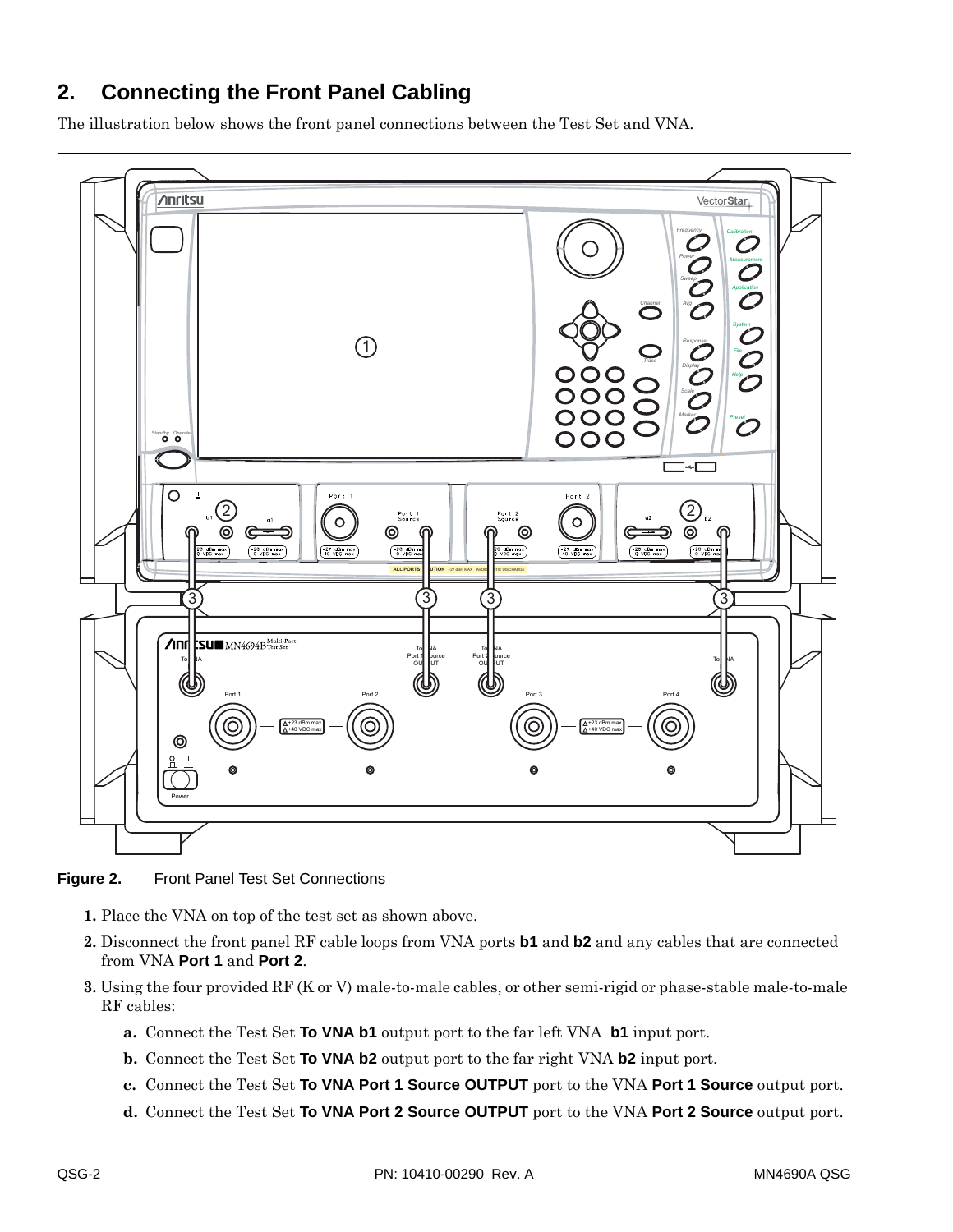### **3. Connecting the Rear Panel Cabling**

The illustration below shows the rear panel connections between the Test Set and VNA.



Figure 3. Rear Panel Cabling

- **1.** Connect a standard one meter GPIB cable Anritsu PN: 2100-1 shipped with the test set using the VNA rear panel **Dedicated GPIB** connector to the Test Set **GPIB** connector as shown above.
- **2.** Disconnect the four SMA loops from VNA ports **b1**, **b2**, **Port 1 Src**, and **Port 2 Src**.
- **3.** Using the two provided RF (SMA) longer male-to-male cables, or other semi-rigid or phase stable male-to-male RF cables, connect the Test Set **To VNA b1** output port to the VNA **b1** upper input port. Install the second cable between the Test Set **To VNA b2** output port to the VNA **b2** upper input port.
- **4.** Using the two provided RF (SMA) shorter male-to-male cables, connect the Test Set **To VNA Port 1 Src Output** port to the VNA **Port 1 Src** lower output port. Install the second cable between the Test Set **To VNA Port 2 Src Output** port to the VNA **Port 2 Src** lower output port.
- **5.** Finally, connect the **AC Power Cords** to the VNA and the Test Set and then to the AC Mains.